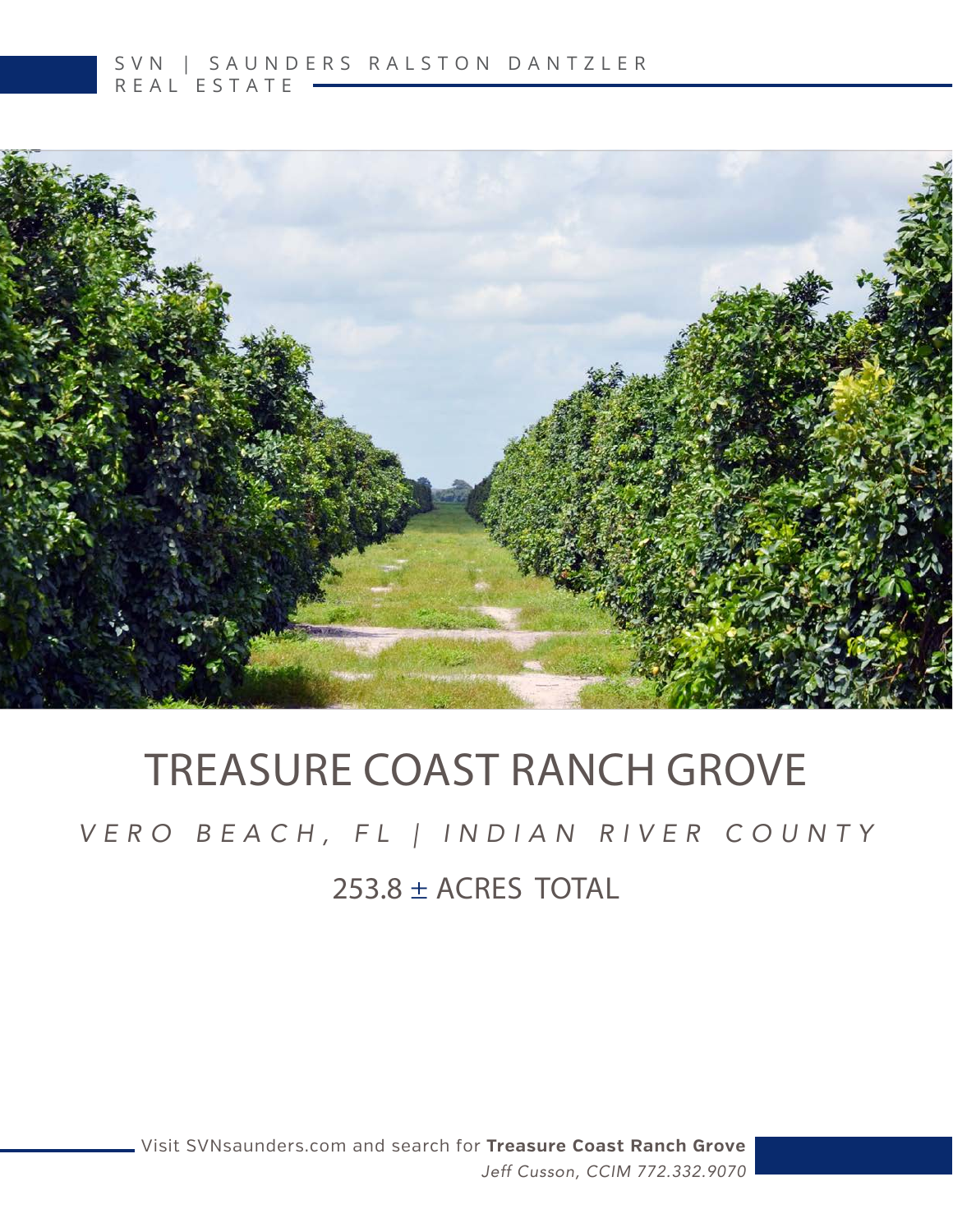#### S V N | S A U N D E R S R A L S T O N D A N T Z L E R REAL ESTATE



### SPECIFICATIONS & FEATURES

**Total Gross Acres:** 253.8 ± acres **Sale Price:** \$1,903,500 **Price per Acre:** \$7,500 **Site Address:** SR 60, Vero Beach, FL 32966 **County:** Indian River **Road Frontage:** 2,400 ± FT on Farm Road **Soil Types:** Canova Muck 138 AC, Riviera Fine Sand 88 Ac, Wabasso Fine Sand 1 AC **Uplands/Wetlands:** 0.6 ± AC wetlands in northeast corner of property **Irrigation/Wells:** Microjet irrigation and diesel engines **Water Use Permits:** In place through Saint Johns Improvement District **Zoning/FLU:** Ag 2/A2 allowing one unit per 10 acres **Improvements:** Small barn, completely irrigated with diesel-powered microjet irrigation **Class of Grove:** Good quality grove with a strong mix of oranges, grapefruit, and specialty fruit. **Income:** Gross revenue has varied from approximately \$450,000 to \$615,000 per year over the past 5 years

The property is a 26-year-old bedded citrus grove with microjet irrigation. The varieties include Valencia, Hamlin, Murcott and Navel Oranges, as well as Flame and White Grapefruit.



**Annual Taxes:** \$32,749 in 2020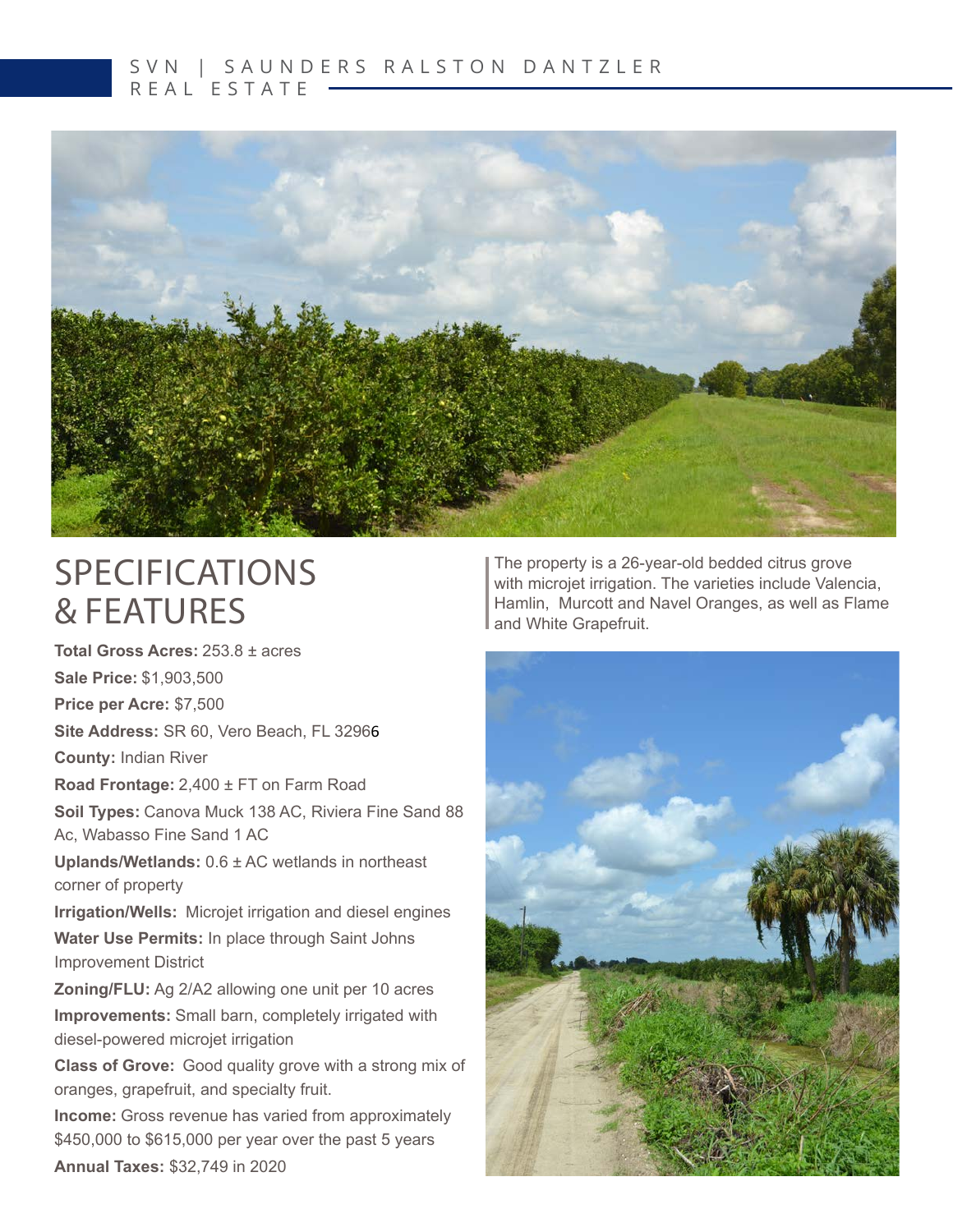#### SVNsaunders .com





## LOCATION & DRIVING DIRECTIONS

#### **Parcel IDs:**

- 33370800000100000001.0 (241 acres of 652.56 acre parcel)
- 33371700000100000001.0

**GPS:** 27.622954, 80.648537

#### **Directions:**

- Take SR 60 to 154th Avenue (one mile east of CR 512 intersection)
- Go south on 154th Avenue for 1.5 miles to sign on telephone pole (Lambeth Block 20)
- Turn right and go 1.5 miles to the CBC Saunders Real Estate sign on the right



### Good Quality Income-producing Grove!

Valencia, Hamlin, Murcott, and Navel Oranges & Flame and White Grapefruit

| <b>Citrus Production 2013 - 2019 Box Count</b> |           |           |           |           |           |           |           |           |
|------------------------------------------------|-----------|-----------|-----------|-----------|-----------|-----------|-----------|-----------|
|                                                | 2012-2013 | 2013-2014 | 2014-2015 | 2015-2016 | 2016-2017 | 2017-2018 | 2018-2019 | 2019-2020 |
|                                                | 2013      | 2014      | 2015      | 2016      | 2017      | 2018      | 2019      | 2020      |
| Hamlin Oranges                                 | 10,020    | 6,829     | 6,548     | 3,763     | 5,866     | 3,381     | 6,368     | 5,180     |
| <b>Murcott Oranges</b>                         | 3,348     | 2,160     | 895       | 729       | 1,765     | 1,446     | 864       | 1,859     |
| Navel Oranges                                  | 2,601     | 3,879     | 2,862     | 2,458     | 1,120     | 1,012     | 2,050     | 2,907     |
| Red Flame Grapefruit                           | 10,517    | 11,145    | 5,046     | 4,960     | 4,618     | 2,292     | 7,117     | 9,669     |
| Valencia Oranges                               | 24,424    | 16,954    | 11,857    | 14,398    | 25,040    | 8,848     | 16,545    | 12,568    |
| White Grapefruit                               | 17,063    | 10,793    | 13,050    | 9,296     | 7,796     | 2,061     | 7,317     | 9,999     |
| <b>Box Total:</b>                              | 67,973    | 51,760    | 42,273    | 35,604    | 46,205    | 19,040    | 40,261    | 42,182    |